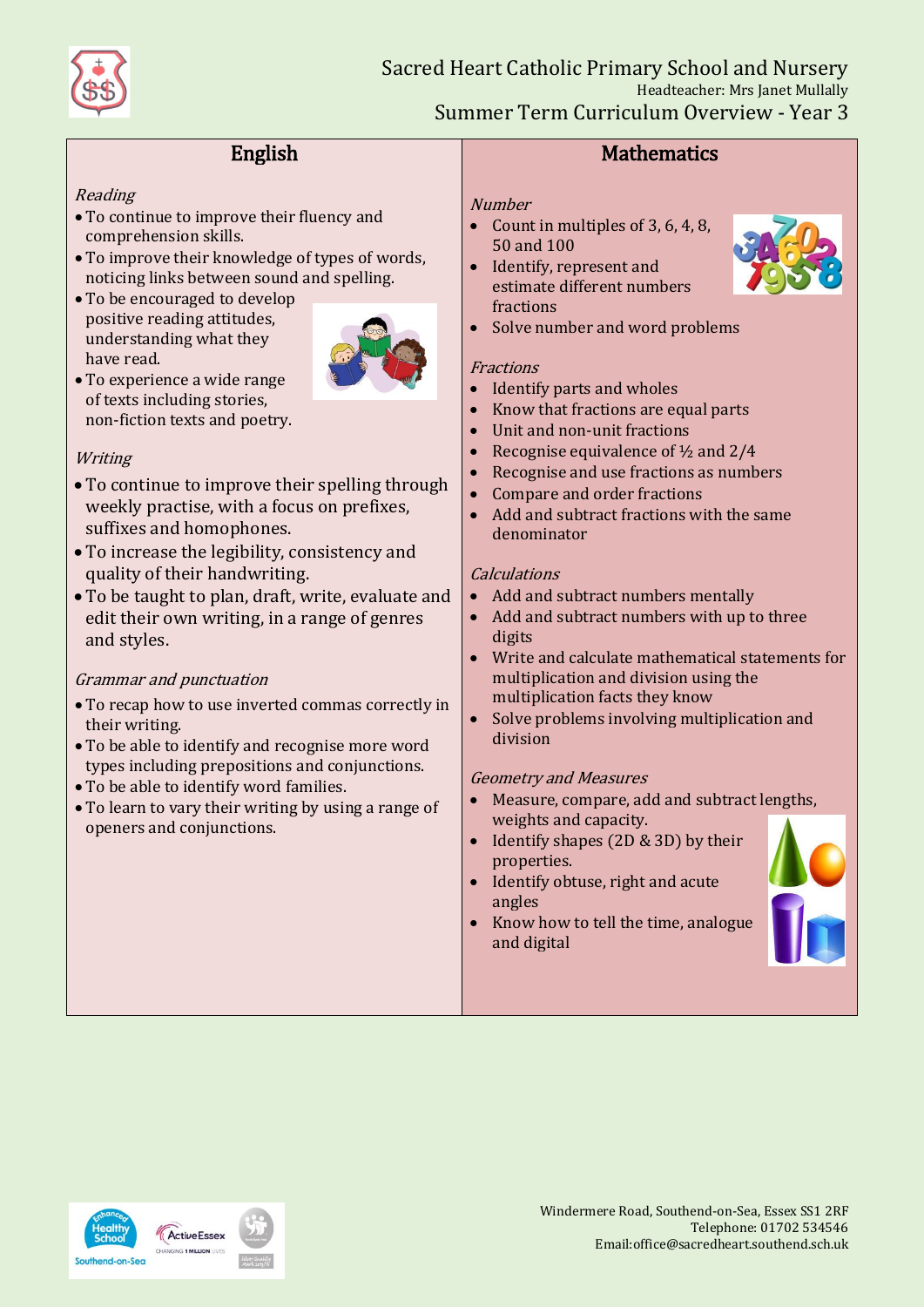

| <b>Art/Design Technology</b>                                                  | <b>R.E.</b>                                                             |
|-------------------------------------------------------------------------------|-------------------------------------------------------------------------|
|                                                                               | To follow the locally agreed Syllabus for RE 'Come<br>and See'          |
| • Taught to improve their techniques in drawing,                              |                                                                         |
| painting and modelling.                                                       | Energy                                                                  |
| • Exploring how the use of liquids and gases can                              | How people give and share energy.                                       |
| create different art.                                                         | The gifts of the Holy Spirit.                                           |
| · Investigating how different materials can create                            |                                                                         |
| varied outcomes.                                                              | <b>Choices</b>                                                          |
| P.E.                                                                          | • How communities and individuals can make                              |
|                                                                               | choices about their behaviour.                                          |
| Football                                                                      | How God helps us to make the right choices.                             |
| Develop skills in dribbling, passing and shooting.                            | <b>Special Places</b>                                                   |
| Develop skills in finding and using space to keep<br>$\bullet$                | How everyone has a special place                                        |
| the ball                                                                      | How there are many special places all over the                          |
| Learn how to outwit opponents and score in                                    | world associated with God and holy people.                              |
| modified games.<br>Working in pairs and small teams to improve all            |                                                                         |
| $\bullet$<br>skills related to team work.                                     | Year 3 will also look at Islam this term, focusing on                   |
|                                                                               | the key features of places of worship.                                  |
| Athletics                                                                     |                                                                         |
| Concentrate on developing good                                                |                                                                         |
| running, jumping and throwing                                                 |                                                                         |
| technique                                                                     |                                                                         |
|                                                                               |                                                                         |
| Take part in set challenges for distance and time.                            |                                                                         |
| Science                                                                       | <b>PSHE</b>                                                             |
|                                                                               |                                                                         |
| Pupils will be taught to use practical scientific                             | • Discuss topics such as Stranger Danger and who                        |
| methods, processes and skills to learn about the                              | they could help them in these incidents.                                |
| following topics:                                                             | • Discuss how to manage their feelings and practice<br>self-regulation. |
| Gateways to the world                                                         | · Discuss and learn about the dangers of hazardous                      |
| • Pupils will be learning about different types of                            | substances.                                                             |
| travel and the sustainability of different methods                            | All PSHE learning is underpinned by religious                           |
|                                                                               | understanding of concepts.                                              |
| Shake It                                                                      |                                                                         |
| Recognising solids, liquids and gases                                         | <b>Music</b>                                                            |
| • The behaviour of particles in<br>different states of matter                 |                                                                         |
| About melting, freezing and                                                   | Learn about different styles of music, in                               |
| boiling                                                                       | particular styles popular                                               |
| About the behaviour of gases in                                               | during the 1980s.                                                       |
| liquids                                                                       | Begin to recognise notes and<br>$\bullet$                               |
| Which solids will dissolve in a liquid                                        | their meanings.                                                         |
| To ask scientific questions, propose ideas for                                | Learn about traditional music<br>from around the world.                 |
| experiments which would answer them and plan                                  |                                                                         |
| to gather results.<br>To measure and record data in a variety of<br>$\bullet$ |                                                                         |